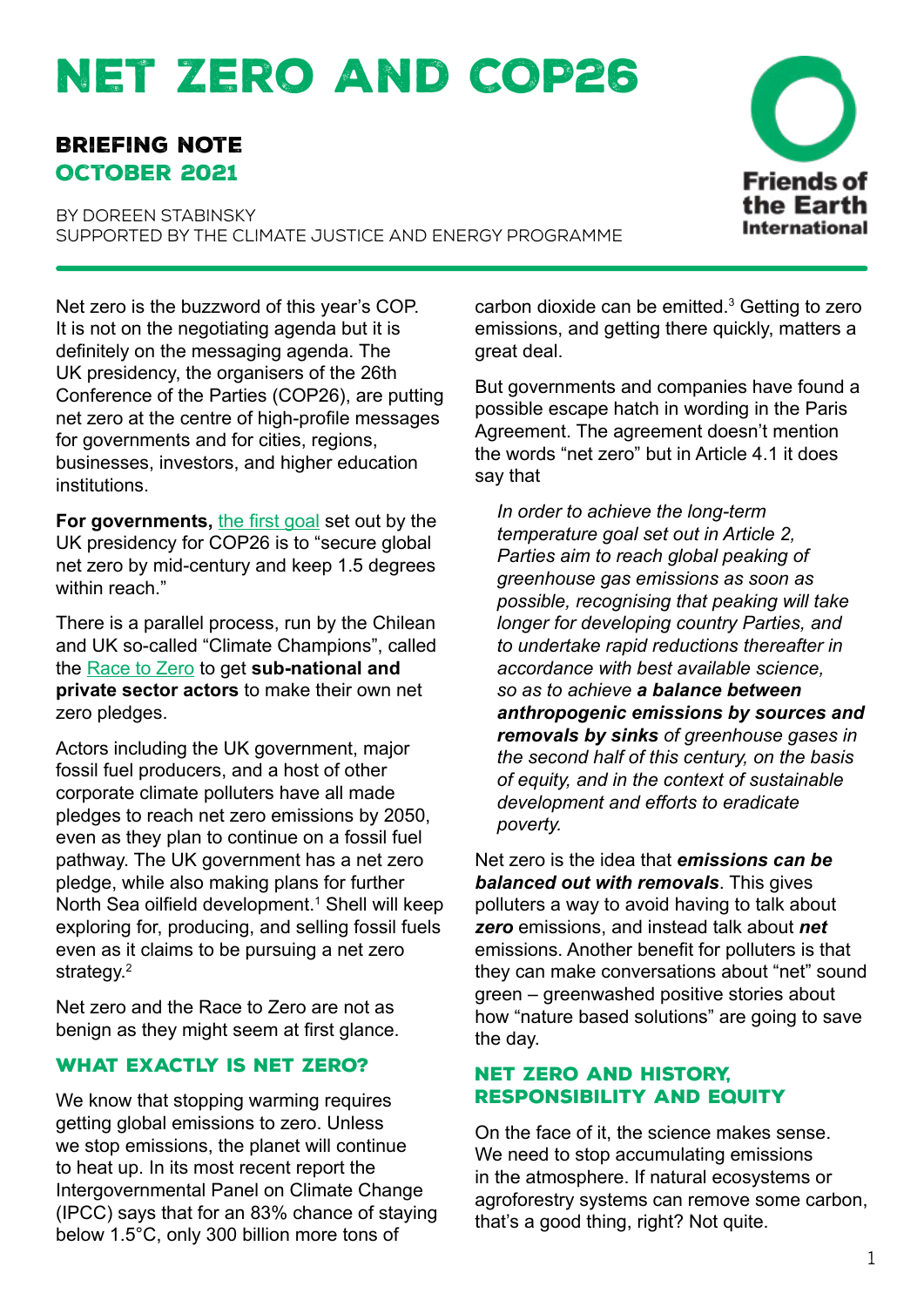#### 1. Net zero ignores history.

We can only emit 300 billion more tons of carbon dioxide and safely stay below 1.5°C of warming. We are already seeing devastating climate impacts unfolding at the current 1°C of warming. We are in this predicament because in the last 150 years, developed countries and global elites have already emitted 2,390 billion tons (according to the IPCC). Carbon dioxide accumulates in the atmosphere and stays there for hundreds to thousands of years. Net zero ignores history and just looks towards the future.

#### 2. Net zero ignores responsibility.

By erasing history, responsibility is also being purposefully erased. We are all being asked to take on the same effort of getting to net zero by mid-century. But historical emitters are more responsible than others, and they must do more than just get their own emissions to zero. Global North countries developed their economies and societies using dirty energy. Because of the climate crisis and other ecological and social impacts, developing countries should not go down that development pathway. Developed countries owe a climate debt and must support developing countries with finance and technology to transition energy and food systems to zero carbon.

#### 3. Net zero is inequitable.

Most net zero pledges are vague promises to do something by 2050. However, the unequal impacts of climate change are already upon us, and the most vulnerable are right now paying the price of inaction by the most responsible; that price is getting higher by the minute. Moreover, the vague pledges often imply that the removals of carbon from the atmosphere will be stored in natural ecosystems, assuming endless fields and forests, primarily in the global South, that can be used to soak up the emissions of the global elite who overwhelmingly reside in the global North.

For global South communities, especially Indigenous Peoples, this might mean the loss of their land and livelihoods, and human rights abuses.

#### 4. Nature has limits.

Natural sinks cannot hold even a small fraction of the emissions from burning fossil fuels. It's a physical impossibility. Our forests and fields can recover the carbon they have lost over centuries of deforestation and industrial agricultural production, and we must devote significant resources to restoration and transformation. But those ecosystems cannot in addition take up billions of tons of combusted fossil carbon. Moreover, carbon in natural sinks is by nature temporary. Trees grow and die; and climate change actually increases threats to natural ecosystems and their stored carbon through increased droughts and wildfires. Getting to net zero, while continuing to burn fossil fuels, is assuming the impossible is possible.

#### 5. Net zero is a Trojan horse for geoengineering.

Net zero plans frequently rely on assumptions that dangerous, unproven technologies will absorb carbon at some future time. Corporations and governments point to unproven, dangerous, and extraordinarily expensive technologies to magically remove carbon from the atmosphere at some point in the future rather than reduce emissions today. These so-called "negative emissions technologies" that might someday pull carbon dioxide from the atmosphere include bioenergy with carbon capture and storage, and direct air capture. Although neither of these technologies are widely tested or currently available at scale, net-zero-by-2050 pledges often rely heavily on them. Some governments and industries have gone a step further, banking on extensive and extraordinarily perilous interference in the Earth's climate system via geoengineering schemes like solar radiation management.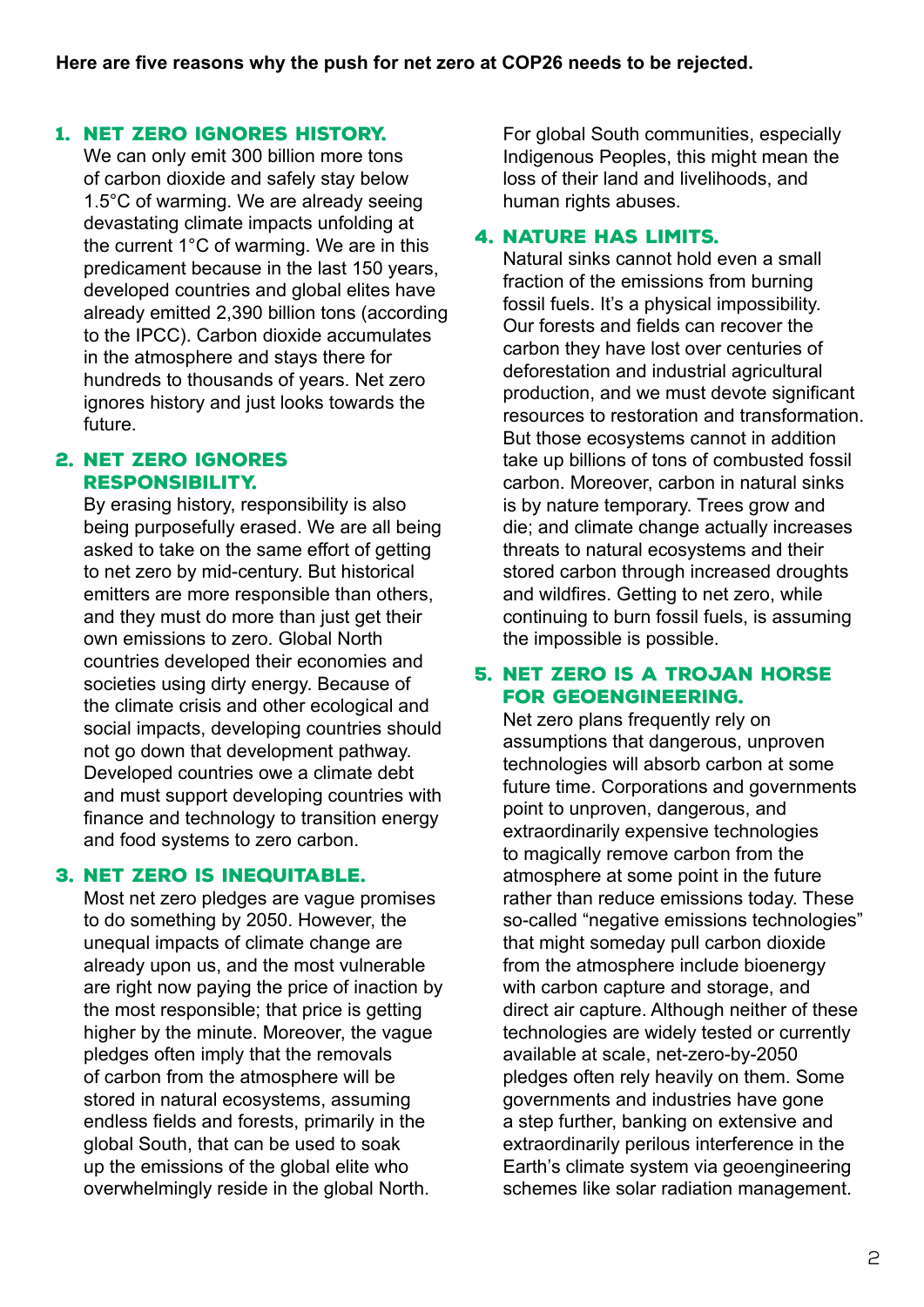#### How does net zero relate to **CARBON MARKETS?**

Many proponents of net zero assume that offsetting is the same as getting to net zero.

But of course offsets are about not getting to zero emissions. With offsets, a polluter declares that because they are paying someone somewhere else to do something nice for the climate, their pollution is offset. But they are continuing to pollute. There is no way to get to zero if you are still emitting. There is also no way to get to net zero if you are still emitting – the physics and biology of the planet do not work that way: the atmosphere has limits and so does nature.<sup>4</sup> Ecosystems can take up the amount of carbon that has been lost from those ecosystems in past centuries. It cannot also fit all the carbon that comes from fossil fuel burning.<sup>5</sup> Staying below 1.5°C will require both getting emissions towards zero and enhancing ecosystem uptake (removals) of carbon.

The proponents of using carbon markets to achieve net zero ignore this basic science. Moreover, they confound the idea of removals with offsets. These are not the same. Trees can remove carbon from the atmosphere, albeit temporarily -- this process is called carbon dioxide removal. Offsetting might look like removal, because trees might be involved, but the trees are called on to balance out other emissions that continue, enabling a business-as-usual pathway. But that balance will be temporary: when the trees die, the tree carbon joins the emissions in the atmosphere. Carbon dioxide remains in the atmosphere for hundreds to thousands of years – temporary removals cannot balance out permanent emissions. The confusion between removals and offsets is deceptive and profitable, and there is a massive scale-up effort, led by Mark Carney and the Task Force on Scaling Voluntary Carbon Markets (TSVCM), to convince the world that offsets are a legitimate way to get to net zero.

Highly emitting industries, not least the fossil fuel industry as well as agribusiness and the forestry sector, are hoping in all the confusion to deceive the world into imagining that they can buy their way out of emissions reductions, that offsets will somehow balance out their emissions. Meanwhile, the carbon



*Demonstrating against false solutions for the climate crisis at COP24 in Katowice, Poland. © Richard Dixon/Friends of the Earth Scotland.*

marketeers are eager to exploit the profits that this confusion will generate, with predictions that the carbon offset market may be a US\$50 billion or US\$100 billion market by 2030.

Of course, the only way there is a US\$50-\$100 billion offset market in 2030 is if companies don't reduce their emissions. Those offsets represent US\$50 or US\$100 billion of investments that could have gone toward *transforming* our energy and food systems, transportation and housing to zero emissions. Instead, that money is being spent to legitimise and carry on emitting-as-usual.

Central to a market are the rules for transactions in that market. The marketeers are hoping that the negotiations on market rules under Article 6 of the Paris Agreement will deliver what they need. But they are not waiting for countries at COP26 to agree rules for an international compliance market. The TSVCM is expected to release its own rules for the voluntary market in advance of the COP26.

## Focus on zero, not net

One of the most destructive impacts of the focus on net zero is that companies and governments engage in a zero-sum accounting game of balancing emissions with removals, when the most critical and enormous task in front of us is changing systems. We will not get emissions to zero without transforming our systems away from fossil fuels, biomass, deforestation and agribusiness.